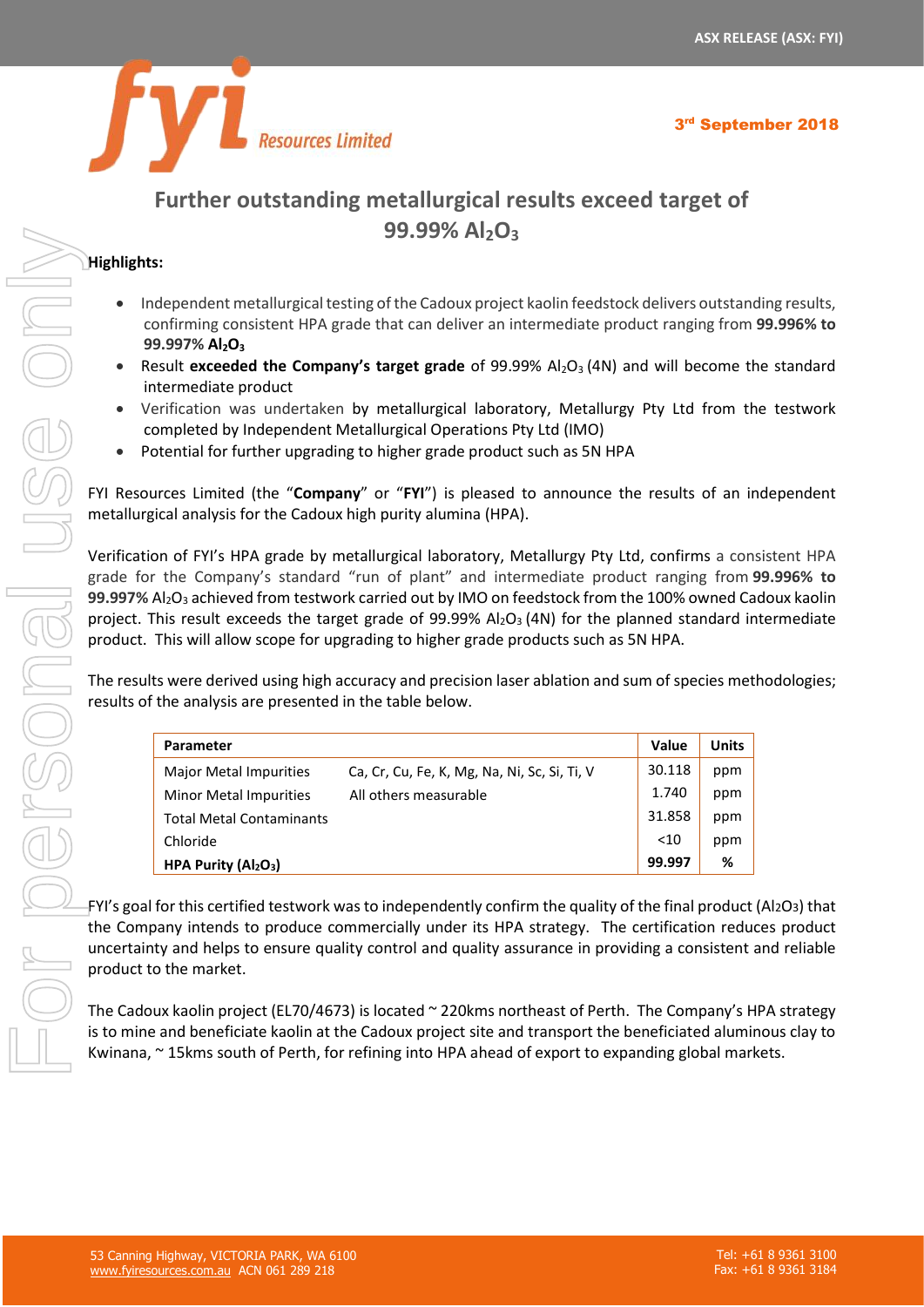

**Commenting on the significant achievement, FYI Managing Director, Mr Roland Hill said:** "The independent laboratory results verifying greater than 99.99% HPA are very gratifying from a project development prospective. These excellent results clearly and independently demonstrate that we are on the right path to proving a proprietary HPA flowsheet that supports realisation of a world class commercial strategic commodity refinery. Furthermore, it gives us confidence that additional upgrades to the HPA purity is possible."



*FYI's HPA produced from Cadoux kaolin feedstock (99.997%* **Al2O3***)*

#### **For more information please contact:**

**Roland Hill** Managing Director Tel: 0414666178 roland.hill@fyiresources.com.au

**Simon Hinsley** Investor & Media Relations Tel: 0401809653 simon@nwrcommunications.com.au

#### **About FYI Resources Limited**

FYI's is positioning itself to be a significant producer of high purity alumina (4N or HPA) in a rapidly developing: LED, electric vehicle battery, smartphone and television screen as well as other associated high-tech product markets.

The foundation of the HPA strategy is the superior quality aluminous clay (kaolin) deposit at Cadoux and positive response that the feedstock has to the Company's moderate temperature, atmospheric pressure HCl flowsheet. The strategy's superior quality attributes combine resulting in world class HPA project potential.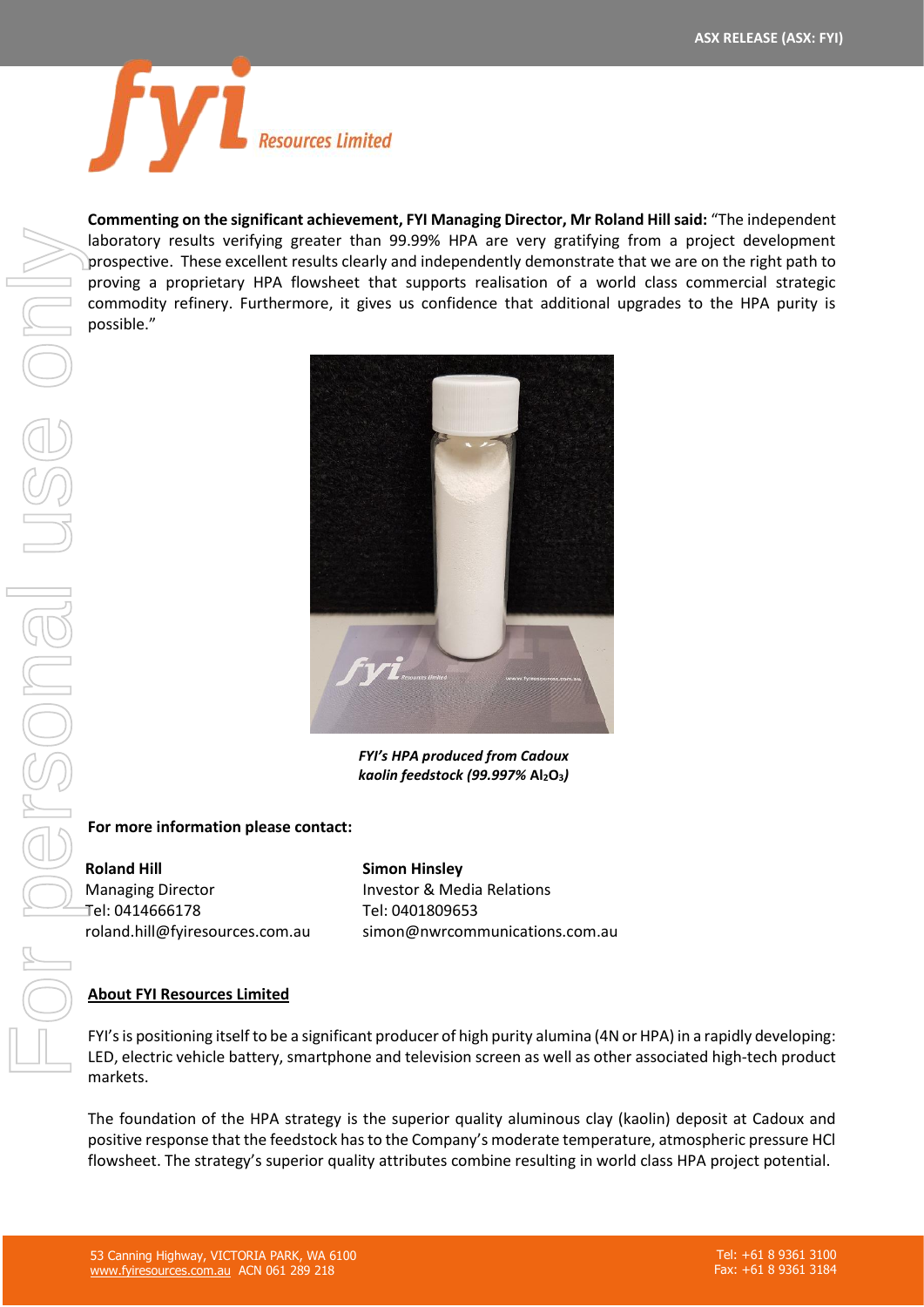

#### **Competent Person statement**

#### Metallurgy:

The information in this release that relates to metallurgy and metallurgical test work is based on information reviewed and compiled by Mr Daryl Evans, a Competent Person who is a Fellow of the Australian Institute of Mining and Metallurgy (AusIMM). Announcements in respect to metallurgical results are available to view on the Company's website at [www.fyiresources.com.au](http://www.fyiresources.com.au/).

Mr Evans is an employee of Independent Metallurgical Operations Pty Ltd, and is a contractor to FYI. Mr Evans has sufficient experience that is relevant to this style of processing and type of deposit under consideration, and to the activity that he has undertaken to qualify as a Competent Person as defined in the 2012 Edition of the Australasian Code for the Reporting of Exploration Results, Mineral Resources and Ore Reserves (The JORC Code). Mr Evans consents to the inclusion of the information in the form and context in which they appear. The Company confirms that it is not aware of any new information or data that materially affects the information included in the original market announcements and that all material assumptions and technical parameters underpinning the findings in the relevant market announcements continue to apply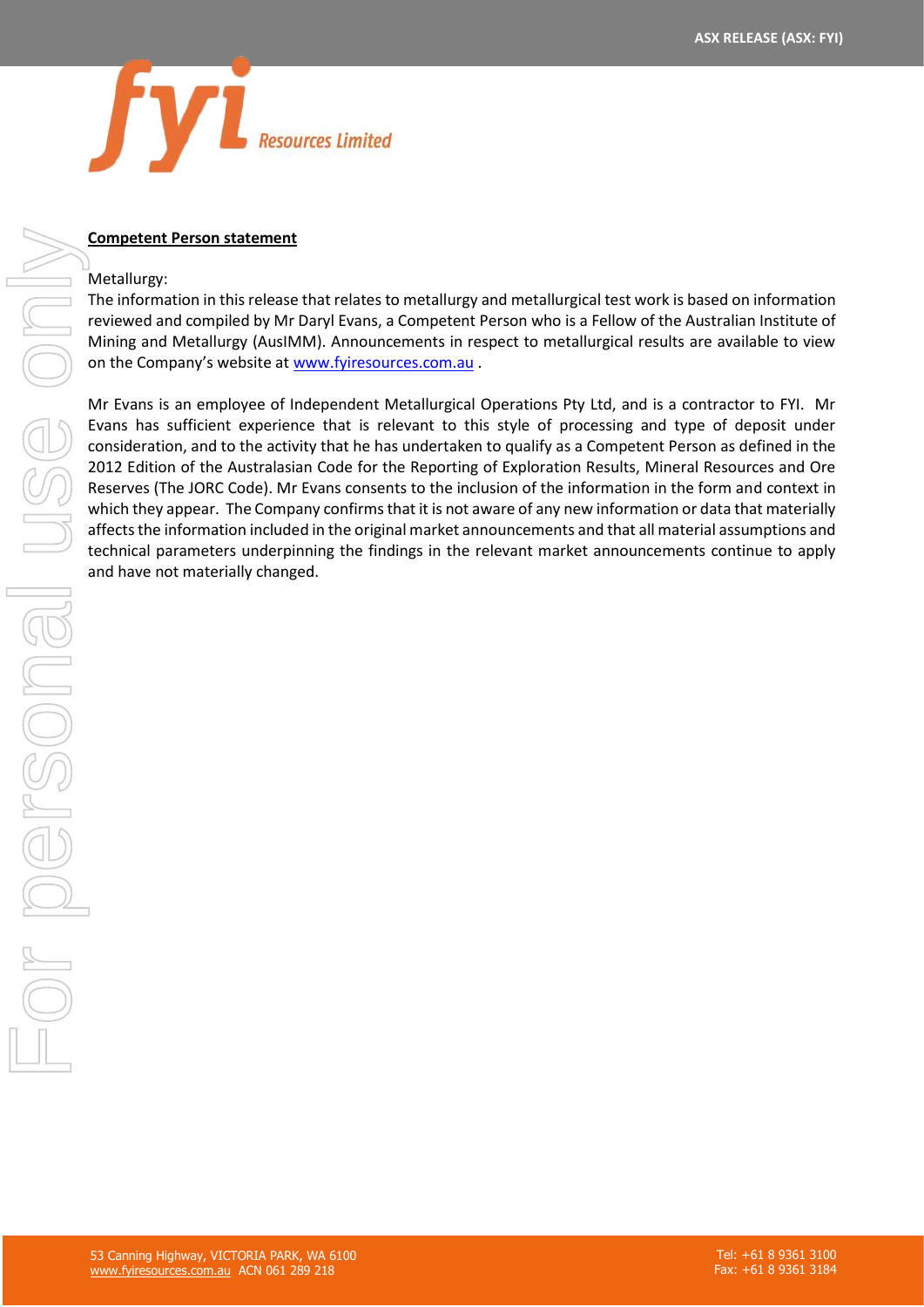

# **JORC Code, 2012 Edition – Table 1**

### Section 1 Sampling Techniques and Data

| <b>Criteria</b>                                         | Commentary                                                                                                                                                                                                                                                                                                                                                                                                                                                                                                                                                                                                                                                                                                                                                                                                                                                                                                                                                                                                                                                                                                                                                                                                                                                                                                                                                                      |
|---------------------------------------------------------|---------------------------------------------------------------------------------------------------------------------------------------------------------------------------------------------------------------------------------------------------------------------------------------------------------------------------------------------------------------------------------------------------------------------------------------------------------------------------------------------------------------------------------------------------------------------------------------------------------------------------------------------------------------------------------------------------------------------------------------------------------------------------------------------------------------------------------------------------------------------------------------------------------------------------------------------------------------------------------------------------------------------------------------------------------------------------------------------------------------------------------------------------------------------------------------------------------------------------------------------------------------------------------------------------------------------------------------------------------------------------------|
| <b>Sampling</b><br>techniques                           | Drilling sampling was previously reported.<br>Metallurgical test work applied to the recovered drilling samples is intended<br>to determine aluminium leach and precipitation characteristics of the kaolin.<br>Sample preparation and metallurgical test work was performed by<br>Independent Metallurgical Operations Pty Ltd (IMO) in Perth, Western<br>Australia.                                                                                                                                                                                                                                                                                                                                                                                                                                                                                                                                                                                                                                                                                                                                                                                                                                                                                                                                                                                                           |
| <b>Drilling</b><br>techniques                           | Previously reported (ASX: 9.7.2018).                                                                                                                                                                                                                                                                                                                                                                                                                                                                                                                                                                                                                                                                                                                                                                                                                                                                                                                                                                                                                                                                                                                                                                                                                                                                                                                                            |
| <b>Drill sample</b><br>recovery                         | Previously reported (ASX: 9.7.2018).                                                                                                                                                                                                                                                                                                                                                                                                                                                                                                                                                                                                                                                                                                                                                                                                                                                                                                                                                                                                                                                                                                                                                                                                                                                                                                                                            |
| Logging                                                 | Previously reported (ASX: 9.7.2018).                                                                                                                                                                                                                                                                                                                                                                                                                                                                                                                                                                                                                                                                                                                                                                                                                                                                                                                                                                                                                                                                                                                                                                                                                                                                                                                                            |
| Sub-sampling<br>techniques and<br>sample<br>preparation | Drilling sampling was previously reported (ASX: 9.7.2018).<br>The sampling techniques for the metallurgical test work was in line with<br>industry standards in determining composite samples representative of the<br>resource. This included drying and splitting of individual samples and then<br>compositing into representative samples.<br>The sampling procedures were under the control of qualified and<br>experienced IMO employees and considered adequate for the intended<br>metallurgical test work.<br>Master composite samples were prepared representing the Cadoux resource<br>with alumina feed grades ranging from 21.5% to 21.2%.<br>The composites underwent a stage of attritioning with the products screened<br>to generate fine and coarse size fractions.<br>The fine attritioned product underwent one stage of calcination to convert<br>kaolin clay to metakaolin.<br>The calcined product was leached with hydrochloric acid at temperature.<br>The leach liquor underwent a series of precipitation stages, involving<br>hydrogen chloride gas being sparged through the leach liquor allowing the<br>precipitation of solid aluminium chloride.<br>Conversion of the final solid aluminium chloride to alumina involved a two<br>stage calcination process with the final product achieving 99.997%<br>Al <sub>2</sub> O <sub>3</sub> purity. |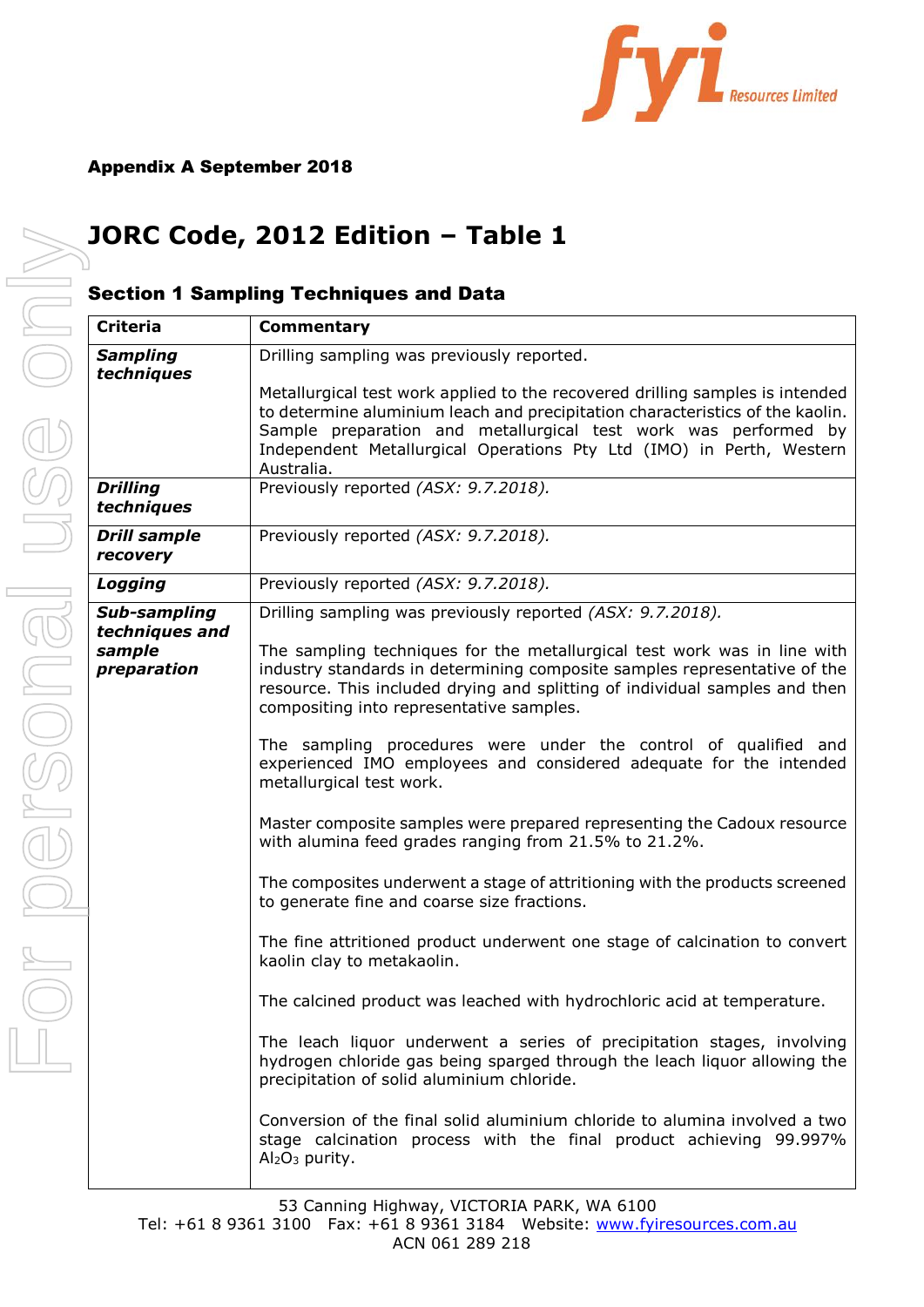

| <b>Criteria</b>                                                                | Commentary                                                                                                                                                                                                                                                                                                                             |
|--------------------------------------------------------------------------------|----------------------------------------------------------------------------------------------------------------------------------------------------------------------------------------------------------------------------------------------------------------------------------------------------------------------------------------|
|                                                                                | Sizes and representative nature of the samples is considered appropriate.                                                                                                                                                                                                                                                              |
|                                                                                | All procedural work and preparation was conducted under strict controls and<br>supervision. All testwork was conducted under test conditions by qualified<br>and experienced technicians and overseen by qualified managers including<br>Mr Alex Borger and Mr Daryl Evans (Independent Metallurgical Operations<br>Competent Person). |
| <b>Quality of assay</b><br>data and<br>laboratory tests                        | Analysis for the leach test work was deemed appropriate for the detailed<br>test work as it was undertaken in laboratory environment with precision<br>equipment and included worldwide accepted controls.                                                                                                                             |
|                                                                                | Metallurgical reviews and testwork has been overseen and approved by Mr<br>Alex Borger - Metallurgical Project Manager and Metallurgical Competent<br>Person - Mr Daryl Evans.                                                                                                                                                         |
| <b>Verification of</b><br>sampling and<br>assaying                             | The metallurgical test work was supervised by suitably qualified personnel<br>under laboratory conditions.                                                                                                                                                                                                                             |
|                                                                                | Primary data is captured on paper in the laboratory and then re-entered into<br>spreadsheet format by the supervising metallurgist, to then be loaded into<br>the company's database.                                                                                                                                                  |
|                                                                                | No adjustments are made to any assay data.                                                                                                                                                                                                                                                                                             |
| <b>Location of data</b><br>points                                              | All samples used in the metallurgical test work have been accurately<br>recorded by the laboratory technician and checked by the supervising<br>metallurgist.                                                                                                                                                                          |
| <b>Data spacing</b><br>and distribution                                        | Industry standard sample distribution and source material representation<br>methodology has been applied.                                                                                                                                                                                                                              |
| <b>Orientation of</b><br>data in relation<br>to geological<br><b>structure</b> | Industry standard sample distribution and source material representation<br>methodology has been applied. The risk of sample bias is considered to be<br>low.                                                                                                                                                                          |
| <b>Sample security</b>                                                         | All samples were under supervision at the laboratory. All residual sample<br>material is stored securely in sealed bags.                                                                                                                                                                                                               |
| <b>Audits or</b><br>reviews                                                    | Mr Evans has reviewed QAQC results and found these to be acceptable.                                                                                                                                                                                                                                                                   |

## Section 2 Reporting of Exploration Results

| <b>Criteria</b>                                         | <b>Commentary</b>                    |
|---------------------------------------------------------|--------------------------------------|
| <b>Mineral</b><br>tenement and<br>land tenure<br>status | Previously reported (ASX: 9.7.2018). |
| <b>Exploration</b><br>done by other<br>parties          | Previously reported (ASX: 9.7.2018). |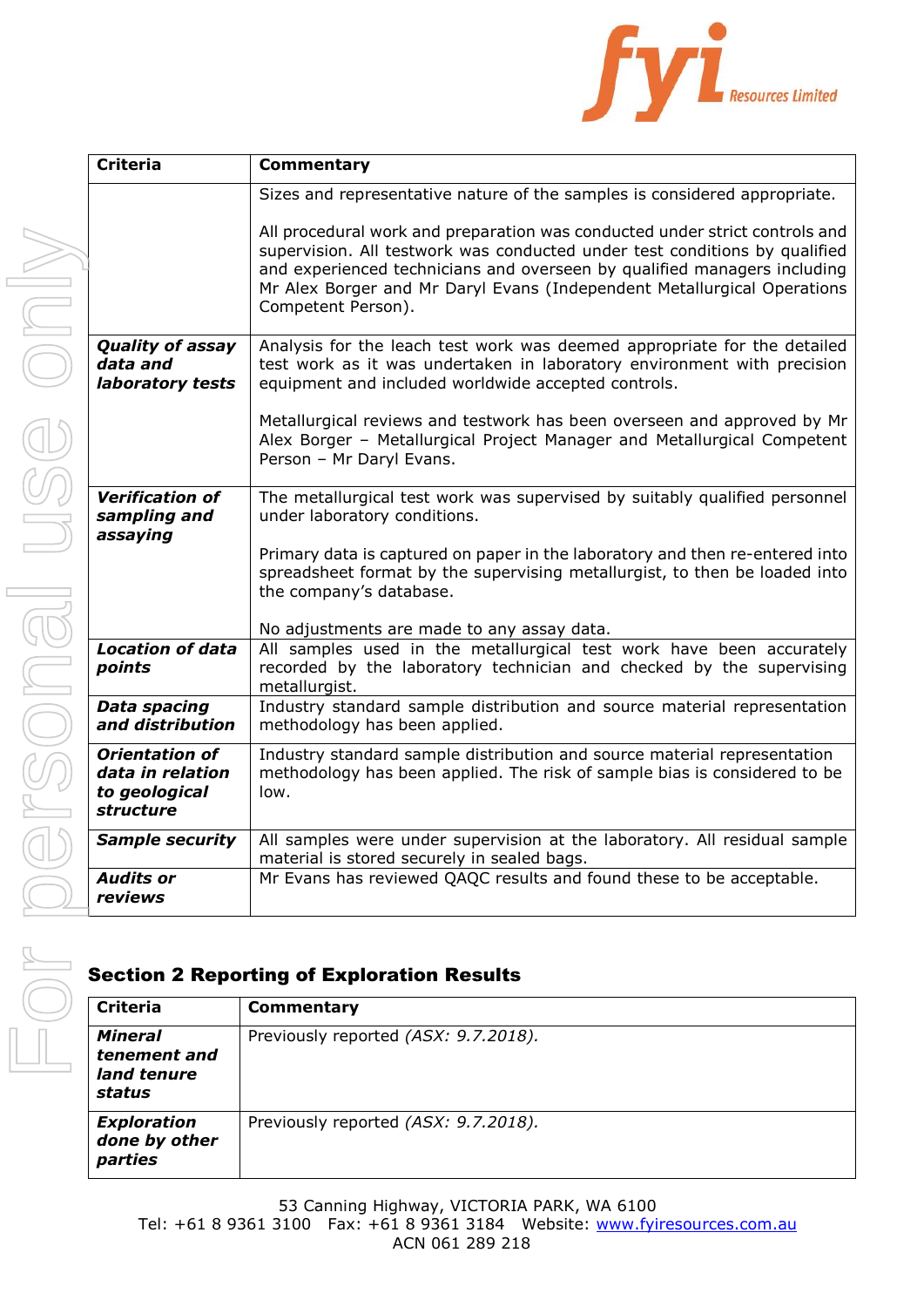

| <b>Criteria</b>                                                                        | <b>Commentary</b>                                                                                                                                                                                                                                                                                                                                                                                                                                                                                                                                                                                                                                                                                                                                                                                                                                                                                                                                                                                                                                                                                                                                                                                                                                                                                                                                                                                                                                                                                                                                                                                                                                                                                                      |  |  |
|----------------------------------------------------------------------------------------|------------------------------------------------------------------------------------------------------------------------------------------------------------------------------------------------------------------------------------------------------------------------------------------------------------------------------------------------------------------------------------------------------------------------------------------------------------------------------------------------------------------------------------------------------------------------------------------------------------------------------------------------------------------------------------------------------------------------------------------------------------------------------------------------------------------------------------------------------------------------------------------------------------------------------------------------------------------------------------------------------------------------------------------------------------------------------------------------------------------------------------------------------------------------------------------------------------------------------------------------------------------------------------------------------------------------------------------------------------------------------------------------------------------------------------------------------------------------------------------------------------------------------------------------------------------------------------------------------------------------------------------------------------------------------------------------------------------------|--|--|
| Geology                                                                                | The project area is underlain by weathered granitoid Archaean rock of the<br>Yilgarn Granites is the likely parent material for the kaolin. Here, deep<br>weathering of the feldspathic and ferromagnesian minerals within the<br>metamorphosed granitic has resulted in the formation of kaolinite. There is<br>no outcrop but recognizable granitoidal fragmental rocks are sometimes<br>present just below surface. The crust of the overburden comprises gravel and<br>sands over reddish to off white clay. White kaolin underlies the overburden<br>followed by weathered, partial oxidised and then fresh ganitoids at depth.<br>The recent drilling at the property has revealed a weathering profile which is<br>very common in Western Australia with the granitoid rocks, deeply weathered<br>forming a leached, kaolinized zone under a lateritic crust. Analysis at the<br>Laboratory shows particle size distributions are typical of "primary style"<br>kaolins produced from weathered granites. The crust of overburden<br>comprises gravel and sands over reddish to off-white clay to an average<br>depth of 5m. White kaolin then averages approximately 16 m before orange<br>to yellow sandy and mottled clays are intersected which are followed by<br>recognizable rounded granitoid material. The thickness of the kaolin profile<br>varies from less than 1m to a maximum of 22m. Fresh granitoids are found<br>at depths of between 10 and 30m. All kaolin resources are within 4 to 11<br>metres of the surface. 75 Reverse circulation drillholes were completed with<br>a total of 1,613m drilled. All holes were drilled vertically. Intersected kaolin<br>thickness ranged from 4-28m. |  |  |
| <b>Drill hole</b><br><b>Information</b>                                                | Sample and drill hole coordinates are provided in market announcements.                                                                                                                                                                                                                                                                                                                                                                                                                                                                                                                                                                                                                                                                                                                                                                                                                                                                                                                                                                                                                                                                                                                                                                                                                                                                                                                                                                                                                                                                                                                                                                                                                                                |  |  |
| <b>Data</b><br>aggregation<br>methods                                                  | The nature of the metallurgical testwork did not require data aggregation,<br>however all data points where noted and recorded in the appropriate data<br>base to be used in follow up test work.                                                                                                                                                                                                                                                                                                                                                                                                                                                                                                                                                                                                                                                                                                                                                                                                                                                                                                                                                                                                                                                                                                                                                                                                                                                                                                                                                                                                                                                                                                                      |  |  |
| <b>Relationship</b><br>between<br>mineralisation<br>widths and<br>intercept<br>lengths | Previously reported (ASX: 9.7.2018).                                                                                                                                                                                                                                                                                                                                                                                                                                                                                                                                                                                                                                                                                                                                                                                                                                                                                                                                                                                                                                                                                                                                                                                                                                                                                                                                                                                                                                                                                                                                                                                                                                                                                   |  |  |
| <b>Diagrams</b><br><b>Balanced</b>                                                     | <b>ASX</b><br>Project related<br>diagrams<br>presented<br>are<br>various<br>previous<br>in.<br>announcements.<br>The reporting is considered to be balanced.                                                                                                                                                                                                                                                                                                                                                                                                                                                                                                                                                                                                                                                                                                                                                                                                                                                                                                                                                                                                                                                                                                                                                                                                                                                                                                                                                                                                                                                                                                                                                           |  |  |
| reporting                                                                              |                                                                                                                                                                                                                                                                                                                                                                                                                                                                                                                                                                                                                                                                                                                                                                                                                                                                                                                                                                                                                                                                                                                                                                                                                                                                                                                                                                                                                                                                                                                                                                                                                                                                                                                        |  |  |
| <b>Other</b><br>substantive<br>exploration<br>data                                     | Metallurgical test-work is being conducted on composite kaolin samples by<br>IMO. IMO are following a standard diagnostic flowsheet template to<br>determine aluminium leaching and precipitation characteristics of the kaolin.<br>The test work involves the following procedure of composited samples of the<br>recent drilling program (see FYI ASX announcement dated 9th June 2018)<br>The sample was calcined at for one hour to convert the Kaolin to an acid<br>soluble species. The sample was then leached in 26% (w/w) Hydrochloric<br>acid at 20% solids and 100°C for 180 minutes with samples being collected                                                                                                                                                                                                                                                                                                                                                                                                                                                                                                                                                                                                                                                                                                                                                                                                                                                                                                                                                                                                                                                                                           |  |  |
|                                                                                        | to provide kinetic leach recoveries.                                                                                                                                                                                                                                                                                                                                                                                                                                                                                                                                                                                                                                                                                                                                                                                                                                                                                                                                                                                                                                                                                                                                                                                                                                                                                                                                                                                                                                                                                                                                                                                                                                                                                   |  |  |